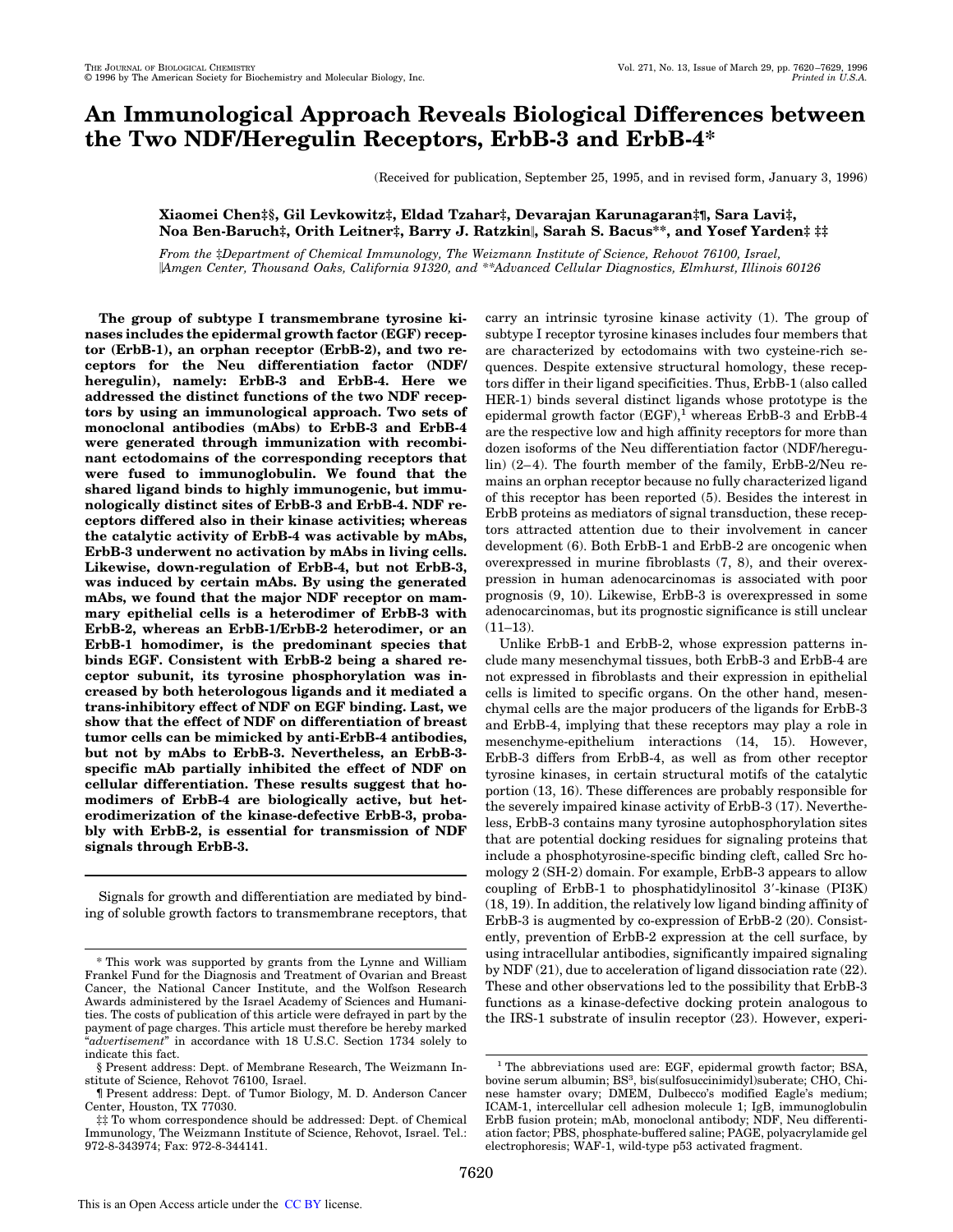ments that made use of chimeric proteins comprised of the extracellular domain of ErbB-1 fused to the cytoplasmic portion of ErbB-3, implied that ErbB-3 is a ligand-activable kinase that transmits proliferative signals through interactions with several SH-2 proteins, including phosphatidylinositol 3-kinase and SHC (24, 25). To which extent these signaling events are mediated by ErbB-2, which forms heterodimers with ErbB-3 (26), is currently unknown. Another open question relates to the dual effect of NDF as a mitogen (26, 27) or as a growtharresting and differentiation-inducing factor (28, 29). Potentially, this duality may correlate with the fact that NDF binds to two distinct receptors.

The present study addressed the biological rational behind the existence of two different receptors for NDF. To approach this question, we undertook an immunological strategy and attempted to detect differences between the two NDF receptors. Monoclonal antibodies have been previously shown to be efficient research tools for the study of ErbB proteins. For example, anti-ErbB-1 mAbs enabled discrimination between two types of ligand binding sites and resolved the necessity of receptor dimerization for biological actions (30). Likewise, certain antibodies to ErbB-2 probably mimic the putative ligand of this orphan receptor (31), and other mAbs were able to inhibit its transforming action (32), probably because they induce growth arrest and differentiation (33). In the case of NDF receptors, mAbs may be especially useful, because unlike the shared ligand, they may discriminate between the two different receptors. By generating two sets of mAbs to ErbB-3 and ErbB-4, here we demonstrate that certain mAbs to ErbB-4, but not mAbs to the kinase-defective NDF receptor, namely ErbB-3, are biologically active. Nevertheless, ErbB-3 can mediate NDF signals through heterodimer formation. We show that ErbB-2 is the predominant partner of ErbB-3 in epithelial cells and this combination of receptors, like ErbB-4 alone, is able to generate differentiation signals in certain mammary cancer cells.

## EXPERIMENTAL PROCEDURES

*Cell Lines and Materials—*All cell lines were cultured in DMEM (Biological Industries, Beit Haemek, Israel). CB1, CB2, CB3, and CB4 cells were derived from the CHO cell line by transfection with the full-length cDNA of *erbB-1*, *erbB-2*, *erbB-3*, and *erbB-4*, respectively, and clonal selection for overexpression of the corresponding protein by using a ligand binding assay. Full description of the establishment of the CB series of cell lines will be described elsewhere.<sup>2</sup> The parental CHO cell line expresses no ErbB protein, except for low level of ErbB-2. The respective transfected cells express  $2 \times 10^5$  ErbB-1 molecules per cell,  $0.3 \times 10^5$  ErbB-3,  $1.0 \times 10^5$  ErbB-4, and approximately  $0.8 \times 10^5$ ErbB-2 molecules per cell. CB23 cells were established by transfecting *erbB-2* cDNA into CB3 cells. For immunoprecipitation and immunoblotting experiments, cells were grown to 90% confluence and starved for 12–16 h in medium that contained 0.1% bovine serum. A monoclonal antibody against the extracellular part of human ErbB-2 (mAb N24) has been previously described (34). mAb 528 directed to the extracellular domain of the EGF receptor was a gift from John Mendelsohn. The polyclonal antibody to ErbB-3 was purchased from Transduction Laboratories (Lexington, KY), and was directed to a recombinant fragment of the extracellular domain of the receptor. The monoclonal anti-phosphotyrosine antibody (PY-20) was purchased from ICN (Costa-Mesa, CA). Full-length *erbB-3* and *erbB-4* cDNA were cloned into the pJT-2 eukaryotic expression vector (35). Recombinant NDF was from Amgen (Thousand Oaks, CA) and recombinant EGF was from Toyobo.

*Construction and Expression of Soluble ErbB-3 and ErbB-4 Receptors—*To construct soluble ErbB-3 and ErbB-4 receptors, we used an immunoglobulin chimeric DNA inserted in the expression vector CDM7 (Invitrogen) that codes for the extracellular portion of ErbB-1 fused in-frame to an Fc portion (hinge, CH2, and CH3 domains) of human immunoglobulin G1 (denoted CDM7-IgB-1, kindly provided by G. Plowman). Construction of IgB-3 and IgB-4 was performed as follows: the CDM7-IgB-1 plasmid was digested with *Bam*HI and *Eco*RV or *Bam*HI and *Eco*RI to allow fusion of the Fc portion with the extracellular domain of ErbB-3 or ErbB-4, respectively. The extracellular domains of ErbB-3 and ErbB-4 were then amplified by the polymerase chain reaction (30 cycles of 1.5 min at 96 °C, 2 min at 52 °C, and 3 min at 72 °C). The amplified DNA that codes for the extracellular domains of ErbB-3 or ErbB-4 were purified and digested with *Bam*HI and *Eco*RV or with *Bam*HI and *Eco*RI, respectively, and inserted into the appropriate sites in the expression vector. The upstream and downstream oligonucleotide primers of ErbB-3 had the following sequences: 5'-CTCTTGCCTC-GATATCCTAGCCTAG-3' and CTTGAAGCTCTGGATCCTTACACC-3', respectively. The upstream and downstream oligonucleotide primers of ErbB-4 had the following sequences: 5'-CGCCGGGAATTC-CAAAAAATGAAGCCGGCGAC-3' and 5'-CCCGGGGATCCCTAGCAT-GTTGTGGTAAAGTGG-3', respectively. The different cloning sites are underlined. Nucleotide sequencing confirmed the integrity of the open reading frames of the chimeric cDNAs and partially verified correct sequences. For electroporation of HEK-293 cells,  $10 \mu$ g of IgB-3 or IgB-4 plasmids, together with 0.5  $\mu$ g of pSV2/neo, were mixed with 2  $\times$  10<sup>6</sup> cells in 0.8 ml of DMEM. For transfection we used the Bio-Rad gene pulser with voltage and capacitance setting of 270 V and 960 microfarads. Individual clones were selected with G418 (800 mg/ml) and maintained in DMEM with 10% fetal calf serum. The conditioned media were assayed for the presence of secreted recombinant proteins by using a goat anti-human antibody (Sigma). The serum-free conditioned medium containing IgB-3 or IgB-4 was cleared by centrifugation, and loaded on a Sepharose-protein A column (3 ml). After extensive washing, the IgB proteins were eluted from the column with 0.1 M citric acid (pH 3.0).

*Generation of mAbs—*Balb/c mice were injected subcutaneously with  $30\text{--}50$   $\mu\text{g}$  of purified IgB-3 or IgB-4 protein at 2 weekly intervals, first with complete Freund's adjuvant and on the second and third boosts with incomplete Freund's adjuvant. The fourth dose was given without adjuvant, intraperitoneally. The mouse used for the fusion was boosted 1 month after the fourth dose, with 50  $\mu$ g of the protein given intraperitoneally, and the spleen was removed 4 days later. Splenocytes were obtained from the immunized mouse and fused with NSO myeloma cells at a ratio of 10:1, with polyethylene glycol 1500. The hybrids were plated out into 96-well plates in DMEM containing 20% horse serum and  $2 \times \alpha$ xaloacetate/pyruvate/insulin (Sigma), and hypoxanthine/aminopterin/thymidine selection was begun. On day 8, 100  $\mu$ l of DMEM containing 20% horse serum was added to all the wells. Supernatants of the hybrids were screened by using either an immunoprecipitation assay with [35S]methionine-labeled CB3 cells for anti-ErbB-3 mAbs, or immunoprecipitation followed by autophosphorylation at 4 °C in the presence of  $MnCl<sub>2</sub>$  (10 mM) and [ $\gamma$ <sup>-32</sup>P]ATP (2  $\mu$ Ci), for anti-ErbB-4 mAbs. Positive hybridomas were cloned twice by limiting dilution. Determination of antibody class was done with class-specific second antibodies. Large quantities of specific mAbs were produced by preparation of ascites fluid in Balb/c mice. The mAbs were purified by affinity chromatography on Sepharose-protein A, using elution conditions specific for each immunoglobulin subclass.

*Radiolabeling of Ligands—*Human recombinant EGF and human recombinant NDF- $\beta1_{177-246}$  were labeled with IODO-GEN (Pierce) as follows: 5  $\mu$ g of protein in PBS was mixed in an IODO-GEN-coated (1  $\mu$ g of reagent) tube with Na125I (1 mCi). Following 10 min at 23 °C, tyrosine was added to a final concentration of 0.1 mg/ml, and the mixture was separated on a column of Excellulose GF-5 (Pierce). The range of specific activity varied between 2 and  $5 \times 10^5$  counts/min/ng.

*Chemical Cross-linking—*Monolayers of cells were incubated on ice for 2 h with either  $^{125}$ I-EGF or  $^{125}$ I-NDF- $\beta1_{177-246}$ . The chemical crosslinking reagent  $BS^3$  was then added to 1 mM final concentration, and the cells transferred to 22 °C. After 45 min of incubation, the cells were put on ice, washed with PBS, and cell lysates were prepared for immunoprecipitation analysis.

*Immunoprecipitation—*Solubilization buffer was directly added to the monolayer of cells on ice. The proteins in the lysate supernatants were immunoprecipitated with aliquots of the protein A-Sepharoseantibody complex for 1 h at 4 °C. Immunoprecipitates were then washed three times with HNTG (1 ml each wash). The contents of solubilization buffer and HNTG solution were as described before (36).

*Ligand Binding Assays—*Monolayers of CB3 or CB4 cells were plated in 48-well plates and assayed at confluence. The cells were incubated for 2 h at  $4^{\circ}$ C with increasing concentrations of <sup>125</sup>I-NDF in the presence of anti-ErbB-3 or anti-ErbB-4 mAbs, and cells were washed three times with ice-cold binding buffer. Labeled cells were lysed in 0.5 ml of 0.1 N NaOH, 0.1% SDS for 30 min at 37 °C and radioactivity was

<sup>2</sup> E. Tzahar, H. Waterman, X. Chen, D. Karunagaran, S. Lavi, B. Ratzkin, and Y. Yarden, submitted for publication.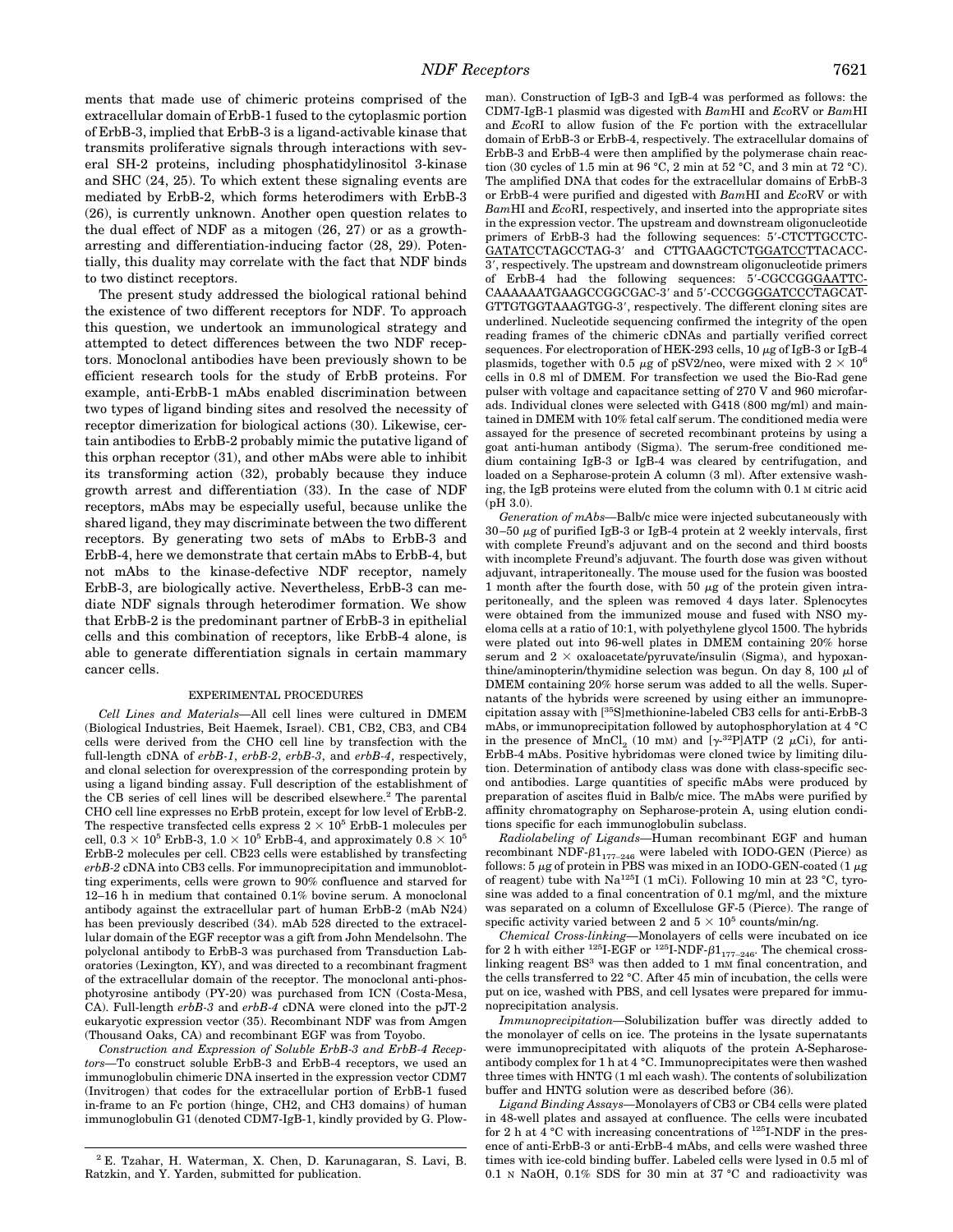determined using a  $\gamma$ -counter. Nonspecific binding was determined in the presence of 100-fold excess of unlabeled ligand. Scatchard analysis was performed by using the computerized program LIGAND (37).

*Assay of Tyrosine Phosphorylation in Living Cells—*Confluent monolayers of cells were grown in 6-well tissue culture plates at 37 °C for 18–24 h and then incubated in serum-free medium for 14 h prior to addition of the indicated concentrations of ligands or mAbs. After treatment with ligand or mAbs for 10 min at room temperature, cells were solubilized and the cleared supernatants were immunoprecipitated by mAbs to individual ErbB proteins. The samples were subjected to SDS-PAGE followed by Western blotting and probing with anti-phosphotyrosine as we previously described (4).

*Determination of the Effect of mAbs on Receptor Turnover—*CB3 or CB4 cells were grown in 24-well plates to 80% confluence and then labeled for 16 h at 37 °C with [35S]methionine (50  $\mu$ Ci/ml). After washing with PBS, the cells were incubated for 8 h with fresh medium in the absence or presence of the antibodies, at a concentration of 10  $\mu$ g/ml. The cells were then washed, and cell lysates were subjected to immunoprecipitation with mAbs to ErbB-3 or to ErbB-4 as we described (38).

*Lipid Staining—*A modified "Oil Red O in propylene glycol" method was used to visualize neutral lipids as described previously (39). The percentage of lipid-stained cells was determined by examination of 10 microscope fields.

*Immunohistochemical Staining of WAF-1 and ICAM-1—*Cells were fixed for 10 min in 10% neutral buffered formalin, followed by 3 min in methanol that was kept at  $-20$  °C, and finally the slides were incubated for 2 min in formalin  $(-20 °C)$ . Rabbit serum  $(10 %)$  was used for blocking in the presence of Triton X-100 (1%). The primary anti-p21/ WAF-1 monoclonal antibody (Oncogene Science, Cambridge, MA), or an anti-ICAM-1 monoclonal antibody (Becton Dickinson, San Jose, CA), was incubated for 30 min at 37 °C with the fixed cells. This was followed by a secondary rabbit anti-mouse IgG (Jackson Labs, West Grove, PA) and a tertiary ABC complex (Vector Labs, Burlington, CA), that were incubated with the fixed cells at 37 °C for 20 and 15 min, respectively. Washing with PBS was performed between incubations. Detection was achieved by using DAB in citrate buffer with sodium perborate. Counterstaining was performed with either CAS Ethyl Green (Becton Dickinson Cellular Imaging Systems, San Jose, CA) or with CAS Red chromogen. Quantitation of the percent of cells expressing WAF-1 or ICAM-1 was performed on a dual channel image analysis system.

# RESULTS

*Generation of mAbs to ErbB-3 and ErbB-4—*In order to generate a large repertoire of mAbs to NDF receptors, it was essential to immunize mice with large quantities of the antigens in their native and glycosylated form. To this end we constructed fusion proteins between the extracellular domain of either ErbB-3 or ErbB-4 and the Fc portion of human IgG. The complete ectodomain-coding DNA sequences of the two human receptors were inserted into a mammalian expression vector and expressed in cultured HEK-293 human embryonic kidney cells. Due to the inclusion of the endogenous signal peptides, the resulting fusion proteins, denoted IgB-3 and IgB-4, were secreted from the cells and could be conveniently purified by using Sepharose beads to which protein A was immobilized (Fig. 1*A*). Due to the presence of disulfide bonds between the Fc portions of the IgG molecule, the expressed proteins formed homodimers under nonreducing conditions (Fig. 1*A*). Because we were interested in antibodies that recognize natural epitopes, and especially the ligand binding sites, we examined the ability of the expressed proteins to bind NDF. Radiolabeled NDF- $\beta1_{177-246}$ , that contains only the EGF-like domain (40), was incubated with the soluble extracellular domains and this was followed by covalent cross-linking of the resulting ligand-receptor complexes. The results of this experiment are shown in Fig. 1*B*. Evidently, both monomers and dimers of NDF-IgB were stabilized by the covalent cross-linking reagent. The specificity of interactions was indicated by two control reactions. First, the inclusion of high concentrations of unlabeled NDF abolished labeling of IgB-4 and significantly reduced labeling of IgB-3 (Fig. 1*B*). Second, no cross-linking of radiolabeled EGF to either soluble form of NDF receptor was observed (Fig. 1*B*).



FIG. 1. **Expression and ligand specificity of Ig-ErbB fusion proteins.** *A*, stable transfectants were established by cotransfecting IgB constructs (10  $\mu$ g of DNA) together with the pSV2/Neo plasmid (0.5  $\mu$ g of DNA) into HEK-293 cells and this was followed by G418 selection. The growth media of cells that stably express human Ig-ErbB-3 or -ErbB-4 fusion proteins (denoted IgB-3 and IgB-4, respectively) were collected. IgBs were purified from conditioned media by using Sepharose beads coupled to protein A. Purified proteins were resolved by SDS-PAGE (7.5% acrylamide) in the absence or presence of the reducing agent  $\beta$ -mercaptoethanol ( $\beta ME$ ), followed by immunoblotting with anti-human IgG antibody (Fc specific), and chemiluminescence-based detection (ECL, Amersham). The locations of molecular weight marker proteins are indicated in kilodaltons (kDa) and the presumed monomeric  $(M)$  and dimeric  $(D)$  forms of the fusion proteins are indicated by *arrows*. *B*, covalent cross-linking of EGF or NDF to soluble ErbB proteins. Media of HEK-293 cells that secrete IgB-3 or IgB-4 were reacted with protein A-Sepharose beads. After washing, the beads were suspended in 0.1 ml of PBS that contained  $BS^3$  and 10 ng/ml of  $^{125}I$ - $\mathrm{NDF}\beta1_{177-246}\,(^{125}I\text{-}N),\,^{125}\mathrm{I\text{-}EGF}\,(^{125}I\text{-}E),\,\text{or}\,\,100\text{-fold excess of unlabeled}$ NDF (*Ex.N*). Following 30 min of incubation at 22 °C, the beads were washed, heated for 5 min at 95 °C in gel loading buffer, and subjected to SDS-PAGE. The gel was dried and exposed to an x-ray film for 12 h at  $-70$  °C.

In agreement with conservation of the functional conformation by the soluble receptors, mice that were repeatedly immunized with the purified IgB proteins developed high titer antisera that reacted with CHO cells expressing the transmembrane ErbB-3 or ErbB-4, but not with untransfected CHO cells (data not shown). The respective CHO-derived cell lines, denoted CB3 and CB4 cell lines, expressed 0.3 and 1.0  $\times$ 10<sup>5</sup> receptors/cell and will be described elsewhere. Spleens from the immunized mice were therefore used for hybridoma generation. To select hybridomas producing anti-ErbB-3 or anti-ErbB-4 mAbs, we screened their supernatants for the ability to immunoprecipitate the corresponding protein from lysates of either CB3 or CB4 cells. Detection of the immunoprecipitated ErbB-4 was performed by an *in vitro* kinase assay (Fig. 2*A*). However, because very faint, if any, signals were obtained in the *in vitro* kinase assays of ErbB-3 (data not shown), we used [ <sup>35</sup>S]methionine biosynthetic labeling of CB3 cells in order to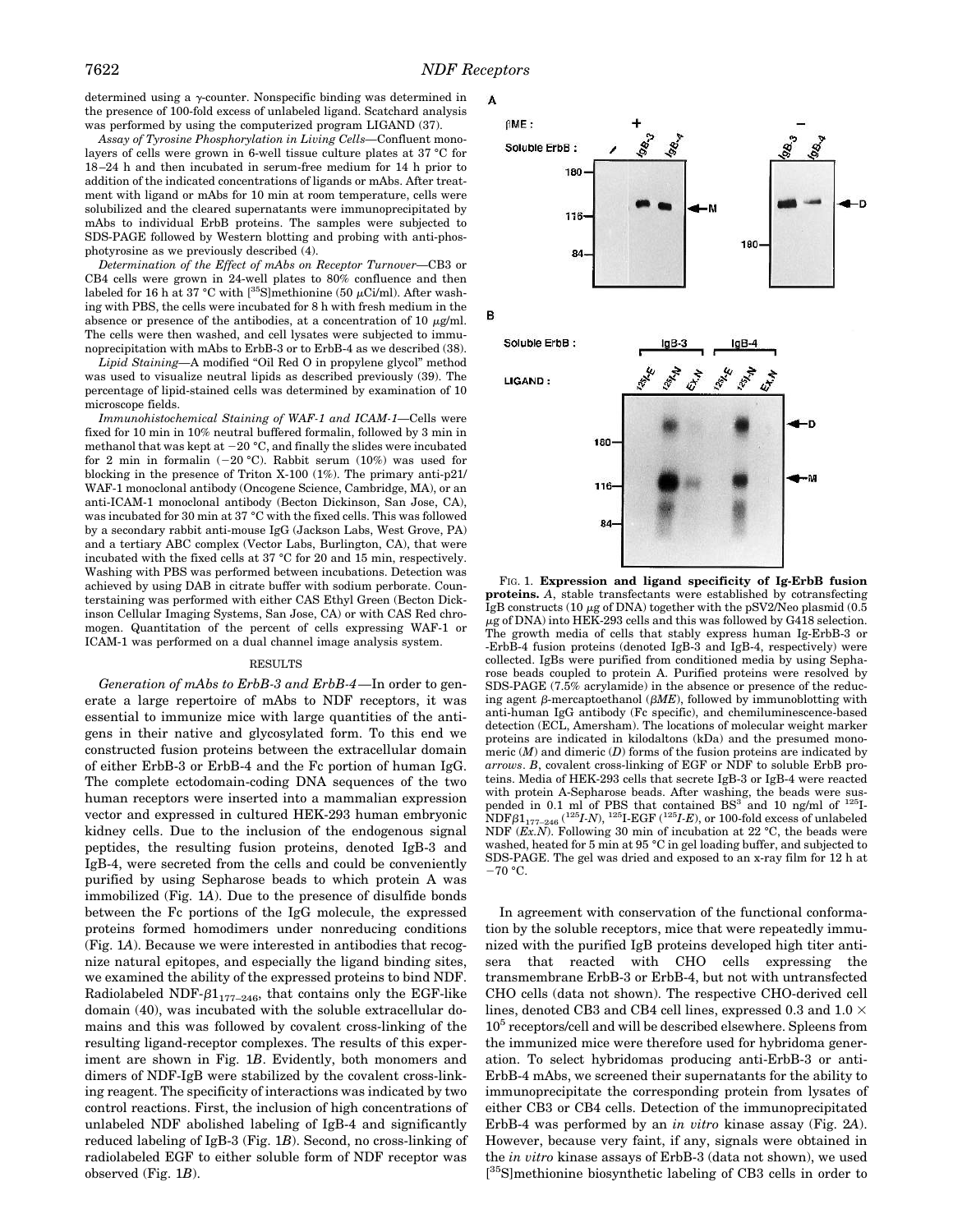

FIG. 2. **Screening of hybridoma conditioned media and selection of mAbs.** *A*, *in vitro* kinase assay. Whole cell lysates were prepared from cultures of CB4 cells and subjected to immunoprecipitation with supernatants  $(100 \mu)$  of the indicated hybridomas of anti-ErbB-4 antibodies. The washed immune complexes were incubated at 22 °C with  $[\gamma^{32}P]ATP$  (5  $\mu$ Ci) and MnCl<sub>2</sub> (10 mm). Following 20 min of incubation, the immunoprecipitates were resolved by gel electrophoresis and autoradiography. *B*, immunoprecipitation of covalent NDF-ErbB-4 complexes with mAbs. Radiolabeled NDF- $\beta1_{177-246}$  ( $5 \times 10^5$  cpm/ng; 10 ng/ml) was incubated at 4 °C with monolayers of CB4 cells. Following 45 min of incubation, the chemical cross-linking reagent BS<sup>3</sup> was added (1 m<sup>M</sup> final concentration) and the monolayers incubated for an additional 30 min. Whole cell lysates were prepared and subjected to immunoprecipitation with the indicated hybridoma supernatants. For control, a mAb to c-Kit/stem cell factor receptor was used for immunoprecipitation. *C*, immunoprecipitation of metabolically labeled ErbB-3. [35S]Methionine-labeled CB3 cell lysates were subjected to immunoprecipitation with the indicated hybridoma supernatants (100 µl) and the precipitated complexes subjected to SDS-PAGE. For control we used a polyclonal mouse anti-ErbB-3 antibody (labeled *PC*) and an anti-c-Kit mAb (labeled *c-Kit*). *D*, immunoprecipitation of affinity-labeled ErbB-3. CB3 cells were treated with radiolabeled NDF and their lysates subjected to immunoprecipitation with supernatants of anti-ErbB-3 hybridomas as described in *B*. For control we used a polyclonal antibody to ErbB-3 (*PC*) and an anti-c-Kit mAb (labeled *c-Kit*).

detect immunoprecipitated ErbB-3 (Fig. 2*C*). Confirmation of the results of the first two screening assays was performed by using a second assay in which mAbs were tested for their ability to immunoprecipitate <sup>125</sup>I-NDF affinity-labeled ErbB-3 and ErbB-4 from lysates of either T47D breast cancer cells or CB3 cells, respectively. The results of this assay are shown in Fig. 2, *B* and *D*.

Importantly, one out of three anti-ErbB-3 mAbs and four out of 11 anti-ErbB-4 mAbs could not immunoprecipitate the  $^{125}I$ -NDF affinity-labeled antigen, although they reproducibly immunoprecipitated the  $^{32}P$ - or  $^{35}S$ -labeled receptor. This suggested that the corresponding mAbs were directed to the NDF binding sites, and therefore the antibodies are expected to inhibit ligand binding to cells. To examine this possibility, two of the suspected antibodies, namely Ab105 to ErbB-3 and Ab7 to ErbB-4, were incubated with CB3 or CB4 cells in the presence of radiolabeled NDF and the specific binding of the ligand analyzed by the method of Scatchard (41). Evidently, both mAbs inhibited binding of NDF to cultured cells (Fig. 3). NDF binding to ErbB-4-expressing cells displayed two populations of ligand binding sites whose numbers, but not affinities, were significantly reduced by Ab7. By contrast, only one population of NDF binding sites was exhibited by ErbB-3-expressing cells, but this was significantly reduced, with no change in receptor number, in the presence of Ab105. We attribute the detectability of the high affinity population of NDF binding sites in CB4 cells to the higher receptor numbers expressed by these cells, as compared with CB3 cells.

Because ErbB-3 and ErbB-4 share ligand specificity, we examined the possibility that the ligand binding sites of these receptors are immunologically related to each other. However, immunoprecipitation analyses indicated that several anti-ErbB-3 antibodies, including Ab105, were unable to recognize the biosynthetically-labeled ErbB-4 (Fig. 4 and data not shown). Likewise, none of our anti-ErbB-4 mAbs, including the ligand-inhibitory Ab7, was able to immunoprecipitate ErbB-3 (Fig. 4 and data not shown). The analysis of ErbB specificity was extended to include also ErbB-1 and ErbB-2 by using the corresponding derivatives of CHO cells that, respectively, express  $2.0 \times 10^5$  and approximately  $0.8 \times 10^5$  molecules of the corresponding ErbB protein. Evidently, no cross-reactivity of antibodies to NDF receptors with either ErbB-1 or ErbB-2 was observed (Fig. 4 and data not shown). In conclusion, despite shared ligand specificity and homologous structures, ErbB-3 and ErbB-4 are immunologically distinct from each other and from other members of the ErbB family.

*mAb-induced Tyrosine Phosphorylation and Down-regulation of NDF Receptors—*The availability of specific mAbs enabled biochemical comparison of ErbB-3 and ErbB-4 by using two assays. In the first assay, we examined the ability of mAbs to stimulate tyrosine phosphorylation of the corresponding NDF receptor. Western blot analysis of ErbB-3 or ErbB-4 immunoprecipitates, that were prepared from mAb-stimulated CB3 or CB4 cells, indicated that some but not all mAbs were able to stimulate tyrosine phosphorylation of ErbB-4 (Fig. 5*A*). However, none of three mAbs to ErbB-3, as well as a polyclonal antiserum from mice immunized with IgB-3, was able to increase tyrosine phosphorylation of ErbB-3 in CB3 cells (data not shown). Because ErbB-3 has been previously shown to interact with ErbB-2 (20, 42), we suspected that the presence of an overexpressed ErbB-2 can enhance the otherwise weak kinase activity of ErbB-3 (17, 25). Therefore, the experiment was repeated in CHO cells in which we co-overexpressed human ErbB-2 together with ErbB-3. The results obtained with the latter cells, denoted CB23 cells, were consistent with the absence of mAb-induced stimulation of ErbB-3 phosphorylation, although NDF-induced phosphorylation of ErbB-3 was detectable (Fig. 5*B*).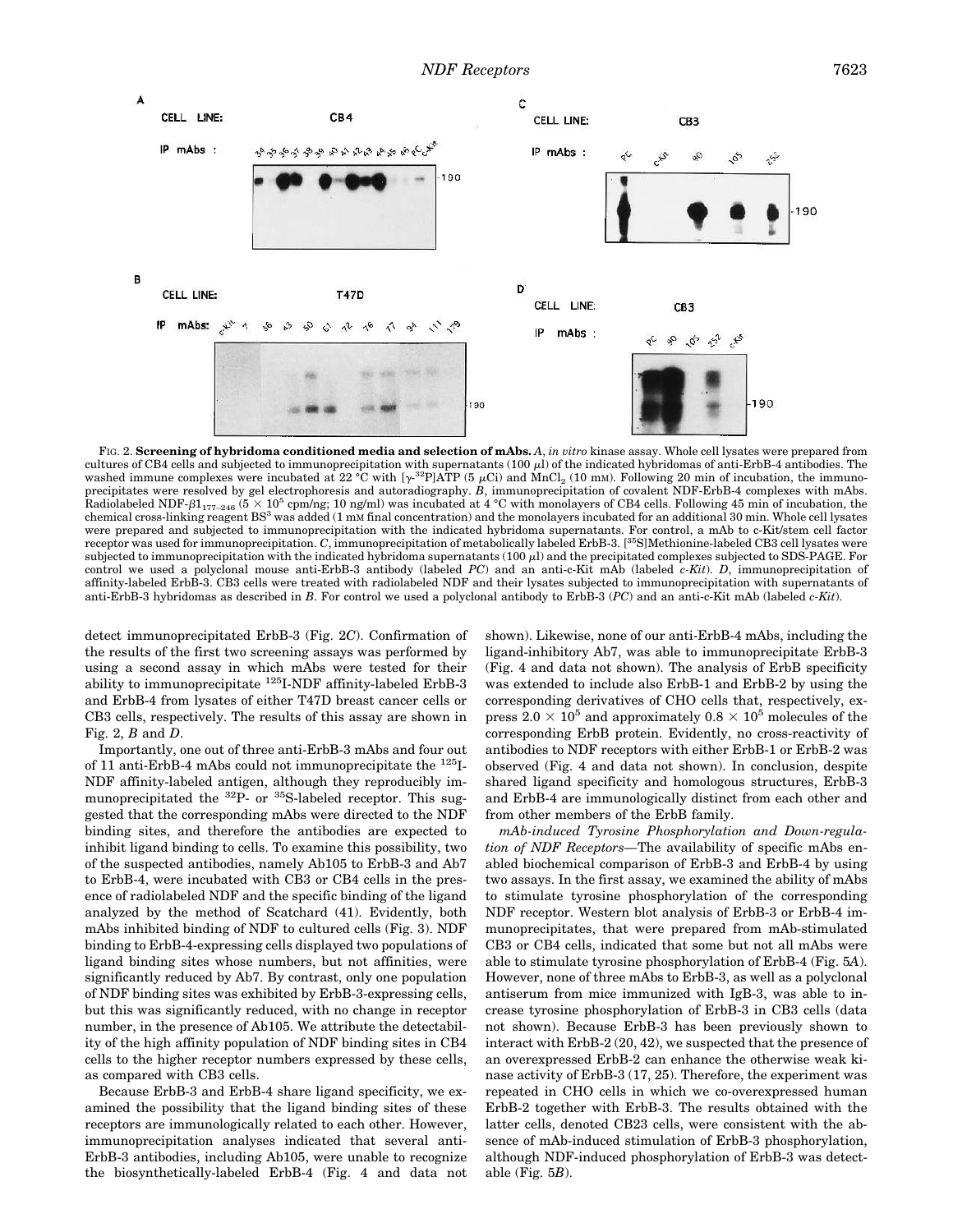

FIG. 3. **Inhibition of NDF binding by mAbs to ErbB-3 and ErbB-4.** Monolayers of CHO cells  $(2 \times 10^4 \text{ cells/well})$  overexpressing either ErbB-4 (CB4 cells, *panel A*) or ErbB-3 (CB3 cells, *panel B*) were incubated for 2 h at 4 °C with different concentrations of <sup>125</sup>I-NDF- $\beta1_{177-246}$  in the presence of different mAbs to ErbB-4 or to ErbB-3. Nonspecific binding was determined by the addition of 100-fold excess of the unlabeled ligand and it was subtracted from the total amount of bound radioactivity. Scatchard analysis was performed by using the computerized program LIGAND. The data are presented also as saturation curves (*insets*). The following symbols were used: *Panel A*: *closed squares* (control), *closed triangles* (Ab7), *open triangles* (Ab94), and *open circles* (Ab43). *Panel B*: *closed squares* (control), *closed triangles* (Ab105), and *open triangles* (Ab252). Each data point represents the average of a duplicate determination and each experiment was repeated twice.

The second assay examined the ability of the various mAbs to induce accelerated degradation of NDF receptors. Transfected CHO cells were prelabeled with [35S]methionine and then chased for 8 h in the absence or presence of either mAbs or NDF. Interestingly, whereas NDF was unable to down-regulate ErbB-4, certain mAbs significantly accelerated disappearance of the receptor. It is worth noting that Abs 77 and 50 were the most active antibodies in both receptor down-regulation and kinase stimulation, implying that these two activities are functionally coupled. In line with this conclusion, the rate of ErbB-3 degradation was not significantly affected by two mAbs, and a third mAb, namely Ab252, like NDF, decelerated receptor degradation (Fig. 6*B*). The observation that NDF is unable to down-regulate its own receptors, either ErbB-3 or ErbB-4, in CHO cells is interesting as it differs from the effect of ligands to ErbB-1. Indeed, in experiments that are not presented we found that the rates of NDF and EGF internalization



FIG. 4. **Lack of cross-reactivity of anti-NDF-receptor mAbs.** CB1, CB2, CB3, and CB4 cells were metabolically labeled with [35S]methionine, and the cell lysates were separately subjected to an immunoprecipitation assay with either mAbs to ErbB-4 (antibodies 7 and 72) or to ErbB-3 (antibodies 90 and 105). Proteins were separated by SDS-PAGE (7.5% polyacrylamide). An autoradiogram of the dried gel is shown and the locations of molecular weight marker proteins are indicated.

remarkably differ in CHO and in myeloid cells that ectopically express ErbB proteins.

*A Heterodimer of ErbB-3 with ErbB-2 Is the Predominant NDF Receptor in Human Carcinoma Cells and Is Involved in Trans-phosphorylation and Trans-inhibition of Ligand Binding—*In the next step we used the anti-NDF receptor mAbs to analyze the status of this receptor in several human cancer cells from epithelial origin. Various tumor cells were incubated with radiolabeled NDF and then the ligand was covalently cross-linked to the cells. This was followed by immunoprecipitation of the affinity-labeled receptors with antibodies to the four ErbB proteins. In all tumor cell lines tested by this assay, including breast carcinomas (SKBR-3, MCF-7, T47D, AU-565, MCF-10, MDA-MB453), gastric cancer (CACO-2, N-87, LS180), transformed human keratinocytes (HACAT), and hepatoma cells (PLC/RPF/5) we observed very high signals in anti-ErbB-3 immunoprecipitates. The results obtained with some of these tumor cells are shown in Fig. 7. In addition to labeling of ErbB-3, ErbB-2-specific mAbs also precipitated NDF that was cross-linked to its direct receptor, as we previously reported (43). However, in contrast with the appearance of both monomeric and dimeric complexes in ErbB-3 immunoprecipitates, mostly the dimeric species was present in immunoprecipitates of ErbB-2. The simplest interpretation of these results implies that the labeled receptor in ErbB-2 immunoprecipitates is a co-precipitated ErbB-3, that is either covalently cross-linked to ErbB-2, and therefore it appears as a dimer, or noncovalently associated with ErbB-2, and therefore it appears as a monomer in gel. It is interesting to note that no co-immunoprecipitation of ErbB-1 with ErbB-3 was detectable, although functional interaction between these receptors has been reported (18, 19). In addition, the affinity-labeled ErbB-4 was detectable in some cell lines (*e.g.* MCF-7, MDA-MB453, and T47D cells) but it required very long exposure of the films. In experiments that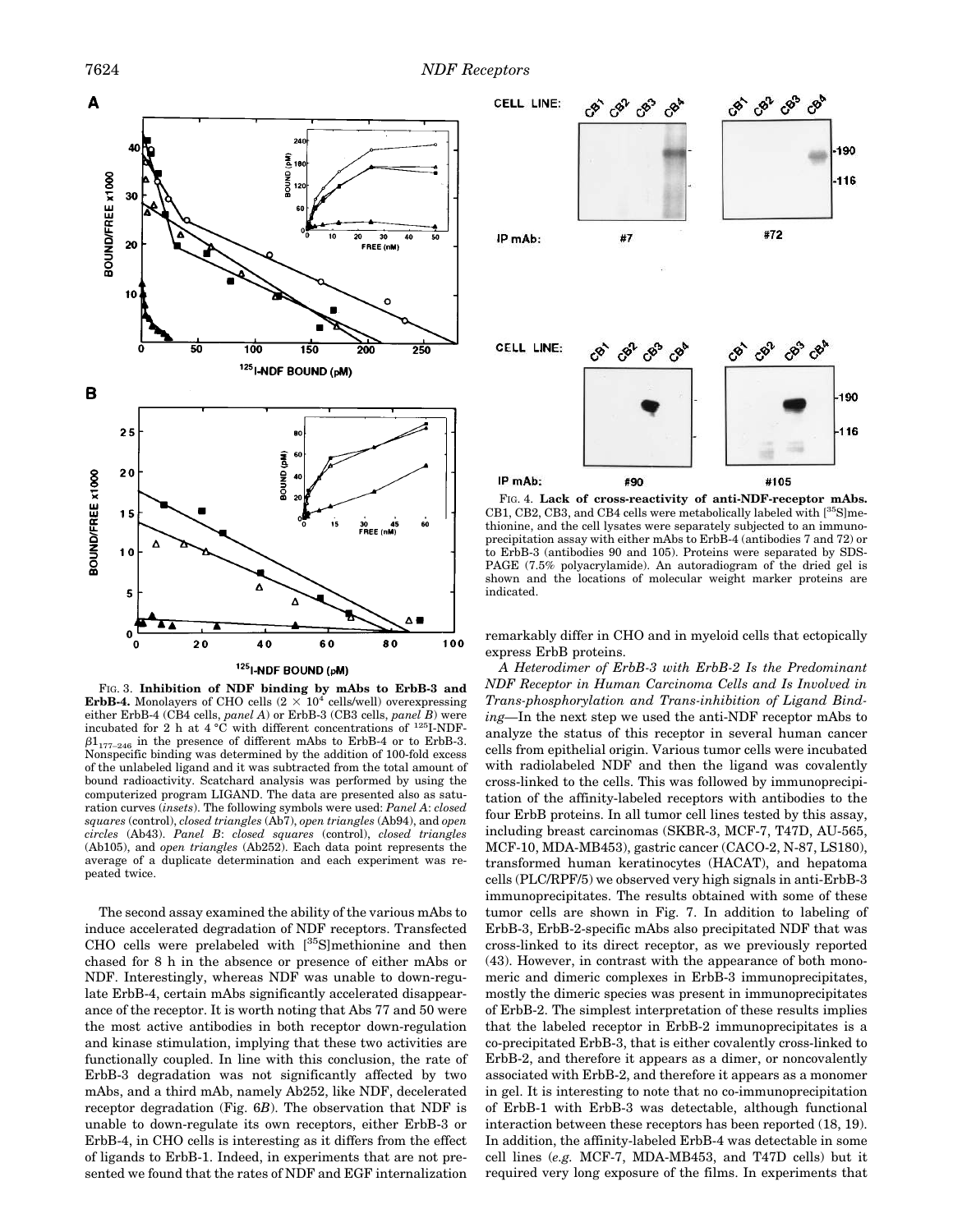

FIG. 5. **mAb-induced tyrosine phosphorylation of ErbB-4 but not ErbB-3.** Monolayers of CB4 or CB23 cells were incubated for 10 min at 37 °C with the indicated antibodies at 10  $\mu$ g/ml or with NDF (10 ng/ml). Cell lysates were prepared and subjected to immunoprecipitation (*I.P*.) with mAbs to either ErbB-4 (*A*), ErbB-3, and ErbB-2 (*B*). After gel electrophoresis, the immunoprecipitated proteins were electrophoretically transferred onto nitrocellulose and immunoblotted (*I.B.*) with a mAb to phosphotyrosine (*P-TYR*). The results of chemiluminescence-based detection are shown, along with the locations of molecular weight standard marker proteins.

are not presented here we found that this was due to relatively low expression of ErbB-4. On the basis of these results, we concluded that in many epithelial cell lines the predominant receptor for NDF is a heterodimer of ErbB-3 with ErbB-2.

In order to analyze the functional consequences of the extensive interaction between ErbB-3 and ErbB-2, we examined tyrosine phosphorylation of the latter protein in SKBR-3 breast cancer cells, that overexpress ErbB-2. The results of this analysis are shown in Fig. 8. Evidently, both NDF and EGF caused phosphorylation of their direct receptors, namely ErbB-3 and ErbB-1, respectively, but these ligands also elevated tyrosine phosphorylation of ErbB-2. However, no evidence for transphosphorylation between ErbB-1 and ErbB-3 was obtained. It is worth noting that heterodimers containing ErbB-1 and ErbB-2 can be induced by EGF (36, 44), in analogy to ErbB-3/ ErbB-2 heterodimers that are stabilized by NDF (Figs. 7 and 9). Therefore, it is conceivable that tyrosine phosphorylation of ErbB-2 is activated in *trans*, either by NDF binding to ErbB-3 or by EGF binding to ErbB-1.

The observation that ErbB-2 is a common phosphorylation partner of NDF and EGF receptors, together with reports on the ability of ErbB-2 to enhance binding affinities of NDF and EGF (20, 22, 44), imply that NDF receptors and EGF receptors may compete for interaction with ErbB-2. To test this prediction we performed affinity labeling experiments with radiolabeled NDF or EGF and analyzed reciprocal binding effects of



FIG. 6. **Effects of mAbs on receptor turnover.** Monolayers  $(2 \times$ 10<sup>6</sup> cells per lane) of either CB4 cells or CB3 cells were biosynthetically labeled with [35S]methionine. After a brief wash, cells were chased for 8 h with unlabeled methionine-containing medium, in the presence of the indicated mAbs (at  $10 \mu g/ml$ ) to ErbB-4 (A), or to ErbB-3 (B) or with NDF (50 ng/ml). For control, cells were incubated with medium alone (lanes labeled *None*). The cells were then washed, lysed, and cell lysates were subjected to immunoprecipitation with mAbs to either ErbB-4 (*A*) or to ErbB-3 (*B*). The resulting autoradiograms (16 h exposure with an intensifying screen) are shown.



FIG. 7. **Covalent cross-linking of radiolabeled NDF to the surface of various human tumor cell lines.**  $^{125}$ I-Labeled NDF- $\beta1_{177-246}$ (10 ng/ml) was incubated for 2 h at 4 °C with  $5 \times 10^6$  cells of the following human tumor cell lines: SKBR-3 breast cancer, MCF-7 breast cancer,  $\mathrm{CACO}_2$  colon cancer, and the PLC/PRF/5 hepatoma line. The cell monolayers were washed with PBS and then cross-linked for 30 min with BS<sup>3</sup> (1 mM, Pierce) followed by cell lysis. After clearance of cell debris, the detergent-solubilized lysates were subjected to separate immunoprecipitation reactions with antibodies to the indicated four ErbB proteins. Immune complexes were resolved by gel electrophoresis and autoradiography.

the two ligands. Fig. 9 depicts the results of this experiment, that was performed on T47D breast cancer cells. In agreement with the observed trans-phosphorylation between ErbB-1 and ErbB-2, it appeared that the major species that binds EGF in T47D cells was a heterodimer of ErbB-1 with ErbB-2, whereas the major NDF receptor was a heterodimer of ErbB-3 with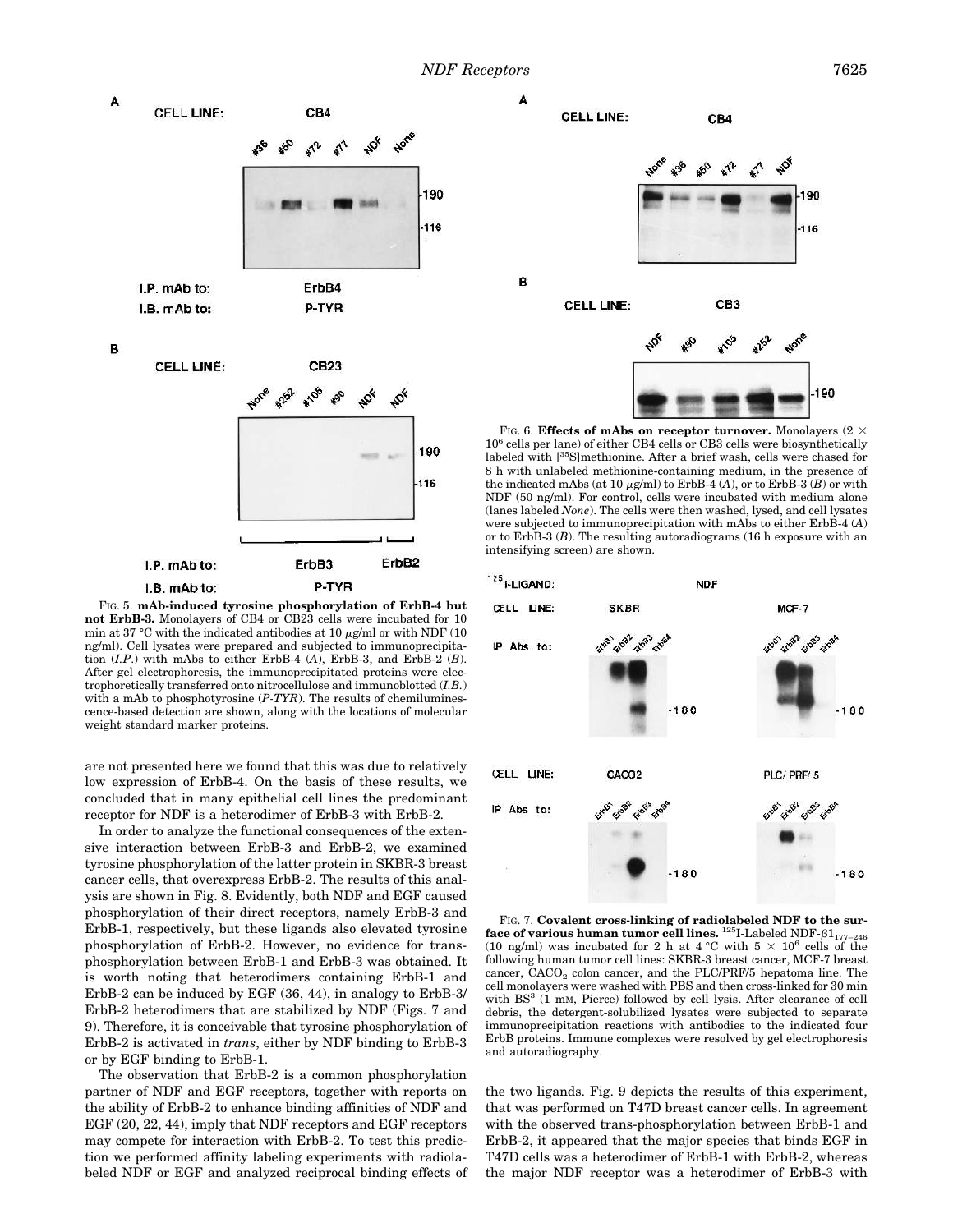FIG. 8. **Ligand-induced tyrosine phosphorylation of ErbB proteins.** Confluent monolayers of SKBR-3 human breast cancer cells were incubated in serum-free medium for 12 h and then incubated for 10 min at 37 °C in PBS in the presence or absence of ligands (either NDF- $\beta$ 1 or EGF, each at 20 ng/ml), as indicated. The corresponding ErbB proteins were immunoprecipitated (*IP*) from whole cell lysates with specific antibodies, resolved by SDS-PAGE, and their tyrosine phosphorylation detected by immunoblotting (*IB*) with an antibody to phosphotyrosine (*P-TYR*). Control immunoprecipitation was performed with a nonrelevant antibody (lanes labeled *c-Ab*)





CELL LINE:  $125$ <br> $l$ -LIGAND: EGE **NDF** Eidss IP Abs to: 205  $180$  $125$ <br> $-$ LIGAND: **NDF** EGF Erass IP Abs to: 180

**T47D** 

FIG. 9. **Trans-inhibitory effects of ErbB ligands.** Monolayers of 5  $\times$  10<sup>6</sup> T47D human breast cancer cells were incubated with radiolabeled EGF or NDF (each at 10 ng/ml) in the presence or absence of the other ligand in its unlabeled form, as indicated. Covalent cross-linking of the radiolabeled ligands to cell surfaces was performed as described in the legend to Fig. 7, and this was followed by immunoprecipitation of individual ErbB proteins and SDS-PAGE (6.5% acrylamide) of the precipitated complexes. The autoradiograms show monomers and dimers of the affinity-labeled receptors. Note that NDF decreased labeling of both ErbB-1 and ErbB-2 by EGF, but the latter only slightly reduced binding of NDF to ErbB-3 and ErbB-2.

ErbB-2. In addition, comparison of the affinity labeling patterns reflected the apparent exclusive nature of these interreceptor interactions, as no ErbB-1/ErbB-3 heterodimers were observed. Remarkably, when the affinity labeling of EGF receptors was performed in the presence of NDF, a significant reduction in both ErbB-1 and ErbB-2 labeling was observed. This implied that NDF can inhibit EGF binding to ErbB-1 and that ErbB-2 is involved in this trans-regulatory effect. The reciprocal experiment, that examined the effect of unlabeled EGF on binding of radiolabeled NDF, revealed a lower transinhibitory effect. These results are consistent with our previous report that NDF can accelerate the rate of EGF release from ErbB-1 (45), and they attribute the effect to a competition between ligand-bound ErbB-3 and ErbB-1 for the available ErbB-2. Presumably, ErbB-3/ErbB-2 heterodimers are favored over ErbB-1/ErbB-2 heterodimers, and therefore the transinhibitory effect of NDF is stronger than that of EGF.

*Both ErbB-4 and ErbB-3 Mediate Cellular Differentiation—* Although ErbB-4 appears to act as a minor NDF receptor in the

epithelial cells that we examined, this receptor, unlike ErbB-3, possesses an active kinase and can undergo down-regulation in response to specific mAbs. On the other hand, the observed extensive interaction between ErbB-2 and ErbB-3 probably compensates for the defective kinase of ErbB-3 and allows signaling through NDF-induced heterodimers. In order to selectively examine the biological activities of ErbB-4 and ErbB-3 we employed specific mAbs and tested their agonist function in a mammary cell differentiation assay (39). By using this assay it has been previously demonstrated that both NDF and certain mAbs to ErbB-2 can induce growth arrest of breast cancer cells, which is accompanied by secretion of milk components (casein and lipids) and an elevated expression of the intracellular adhesion molecule 1 (ICAM-1) (29, 33). In the present study we extended these analyses to include WAF-1/p21*cip*, an inhibitor of cyclin-dependent kinases (46), that is involved in the induction of differentiation in certain cellular systems (47). Fig. 10 depicts the results of differentiation assays that were performed with MCF-7 breast cancer cells, which express all four ErbB proteins (22). Evidently, Ab36, an anti-ErbB-4 mAb that has partial kinase stimulatory effect, was able to mimic NDF in that it induced differentiation of cultured breast cancer cells. Other agonist mAbs, such as Ab77, were also stimulatory, but in general the effect of monoclonal antibodies was less extensive than the response to NDF. In addition, anti-ErbB-4 antibodies induced the appearance of other landmarks of the differentiated phenotype, including up-regulation of WAF-1 expression in the nuclei of treated cells (Fig. 10, 3.5-fold) and elevated expression of ICAM-1 at the cell surface (data not shown). Screening of several mAbs to ErbB-4 identified Ab179 as an antibody that inhibits NDF binding (Fig. 2*B*), but has a minimal effect on cell differentiation. Therefore, we used this antibody as an antagonist of NDF to test the possibility that ErbB-4 is the sole receptor that transmits the differentiation signal of NDF. However, even at oversaturating concentrations, Ab179 only partially inhibited the effect of NDF on differentiation of AU-565 breast cancer cells (Table I). Apparently, although ErbB-4 can transmit differentiation signals, it is not the only functional NDF receptor on AU-565 cells.

In order to examine the role of ErbB-3 in transmission of the differentiation effect of NDF, we tested the ability of anti-ErbB-3 mAbs to mimic the action of NDF on two breast cancer cell lines. Unlike most anti-ErbB-4 mAbs, that were capable of inducing some cellular differentiation, none of three mAbs to ErbB-3 was effective (Table I, and data not shown). This result is consistent with the inability of the mAbs to stimulate tyrosine phosphorylation and down-regulation of ErbB-3 (Figs. 5*B* and 6*B*). We next analyzed the ability of Ab105, which antagonizes NDF binding (Fig. 3*B*), to inhibit the induction of cellular differentiation by this ligand. Indeed, like in the case of a ligand-inhibitory mAb to ErbB-4, Ab105 reduced the effect of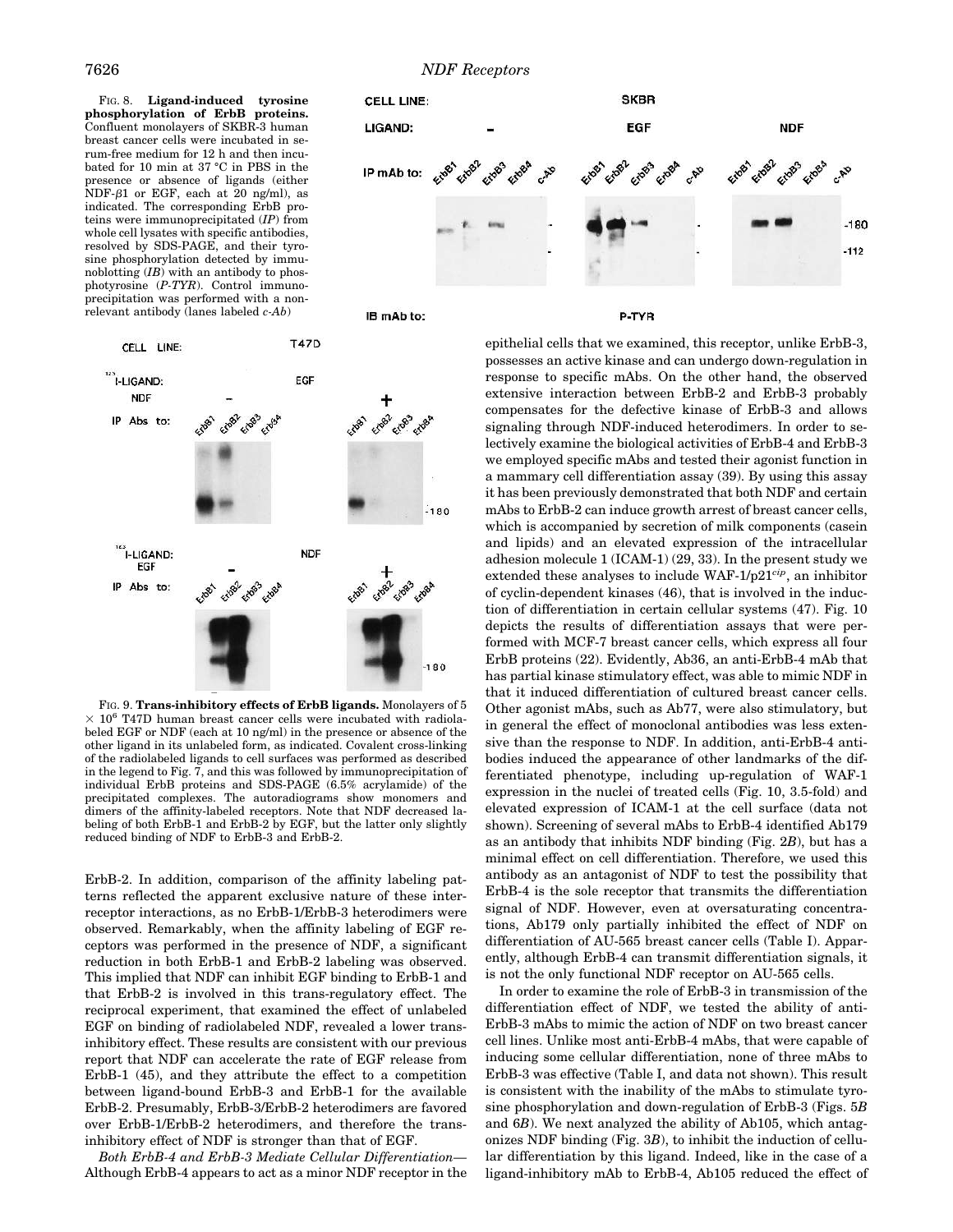FIG. 10. **An anti-ErbB-4 mAb induces differentiation of breast cancer cells and up-regulates the WAF-1 protein.** MCF-7 cells were incubated for 4 days in the absence or presence of 10  $\mu$ g/ml mAb36 to human ErbB-4. The cell monolayers were then processed for staining of neutral lipids with Oil Red O (red perinuclear droplets) or immunohistochemical localization of WAF-1 (brown nuclear staining).



### TABLE I *The effect of mAbs to ErbB-3 and ErbB-4 on NDF-induced differentiation of breast cancer cells in vitro*

Subconfluent monolayers of the indicated breast cancer cell lines were treated for 4 days with NDF or mAbs. The cells were then stained for ICAM-1 by using specific antibodies. Lipid visualization was carried out according to the Oil Red O in propylene glycol method, and the results are expressed as the percentage of positively-stained cells in 10 microscope fields. Quantification of ICAM-1 immunostaining was determined by using an image analysis system and it is expressed in arbitrary units. The experiment was repeated three times.

|                       | AU-565 cells                          |               | MCF-7 cells, Lipids |
|-----------------------|---------------------------------------|---------------|---------------------|
|                       | Lipids $(\%$ of cells) ICAM-1 (units) |               | $(\%$ of cells)     |
| Control               | 32                                    | 6             | 12                  |
| $NDF-61 (10 ng/ml)$   | > 90                                  | 40            | 98                  |
| Ab105 $(20 \mu g/ml)$ | 28                                    | 2             | 11                  |
| $NDF + Ab105$         | 44                                    | 10            | 45                  |
| Ab179 $(20 \mu g/ml)$ | 44                                    | $ND^{\alpha}$ | ND                  |
| $NDF + Ab179$         | 71                                    | ND            | ND                  |

*<sup>a</sup>* ND, not determined.

NDF on lipids and ICAM-1 (Table I). Although the inhibitory effect of mAb105 was incomplete, it was reproducibly larger than the effect of an ErbB-4-blocking antibody. Remarkably, even at over-saturating concentrations, that completely abolish ligand binding to CB3 cells, Ab105 was unable to completely abolish the effect of NDF. Therefore, we concluded that ErbB-3 mediates the differentiation action of NDF in a non-exclusive manner. Thus, although ErbB-3 is biologically inactive, this receptor mediates part of the effect of NDF, conceivably by heterodimer formation with ErbB-2. This proposition is supported by the finding that certain anti-ErbB-2 mAbs are effective inducers of differentiation (33).

### DISCUSSION

Most mammalian receptor tyrosine kinases belong to small groups of 2–9 highly related proteins that bind to homologous growth factors. Examples include the Trk family of receptors for neurotrophic factors and the relatively large family of Ephlike receptors (48). Because in insect cells each subgroup is represented by a single receptor, it is reasonable that receptor multiplicity evolved in order to provide physiological answers. The group of type I receptor tyrosine kinases is unique in that it contains a receptor with no known ligand, namely ErbB-2, and another receptor, ErbB-3, whose tyrosine kinase domain includes several unusual sequence motifs. In this respect ErbB-3 resembles several other receptor-like tyrosine kinases, such as Klg (49) and Vik/Ryk (50), whose biological and biochemical functions are unknown. The present study addressed the multiplicity of type I receptor tyrosine kinases, and espe-

cially the two distinct receptors for NDF. By expressing recombinant forms of the extracellular domains of ErbB-3 and ErbB-4 in their native forms, we were able to obtain a relatively large repertoire of mAbs to these NDF receptors. On the basis of experiments that were performed with the new mAbs, we reached three major conclusions that are summarized below.

*1) The Two NDF Receptors Are Immunologically Distinct, Including Differences in the Structures of Their Ligand Binding Sites—*Considering the fact that no known mAb to ErbB-2 can cross-react with ErbB-1, the structural heterogeneity of the two NDF receptors may not be surprising. Because the mAbs we generated displayed no cross-reactivity with ErbB-1 and ErbB-2 (Fig. 4), it is likely that each ErbB protein is distinct from the other family members. Another common immunological feature of ErbB proteins emerged from our results and previous analyses of mAbs to ErbB-1 (30, 51–53), namely: the ligand binding sites of all ErbB proteins are apparently the most immunogenic sites on these molecules. Nevertheless, it is possible that some of the ligand-inhibitory mAbs that we generated sterically inhibit ligand binding without directly interacting with the binding cleft.

*2) The Two NDF Receptors Remarkably Differ in Their Biological Actions—*Because anti-ErbB-4 mAbs are biologically active, whereas anti-ErbB-3 antibodies are inactive in several assays, it is conceivable that ErbB-4 homodimers can transmit biological signals, but homodimers of ErbB-3 are non-functional. We attribute the impaired biological function of ErbB-3 to its defective kinase domain. The conclusion that ErbB-3 is practically an inactive kinase is based on our failure to detect autophosphorylation of ErbB-3 in assays that were performed *in vitro* (data not shown), and the observation that none of our mAbs to ErbB-3 stimulated tyrosine phosphorylation of this receptor in living cells (Fig. 5*B*). This conclusion is consistent with the lack of mAb-induced down-regulation of ErbB-3 in living cells (Fig. 6*B*), and it is consistent with the observation that an insect cell-expressed ErbB-3 possessed an impaired tyrosine kinase activity (17). However, previous analyses that were performed with murine fibroblasts that expressed chimeras of ErbB-1 and ErbB-3 reported ligand-induced tyrosine autophosphorylation of the ErbB-3 kinase domain (24, 25). Possibly, the observed phosphorylation was mediated by heterodimers between ErbB-3 and the kinase intact partners, either ErbB-1 or ErbB-2, that are present in fibroblasts. This possibility is supported by our preliminary experiments with 32D myeloid cells, that express no endogenous ErbB protein. Using this cellular system, we observed no NDF-induced tyrosine phosphorylation in cells that ectopically express only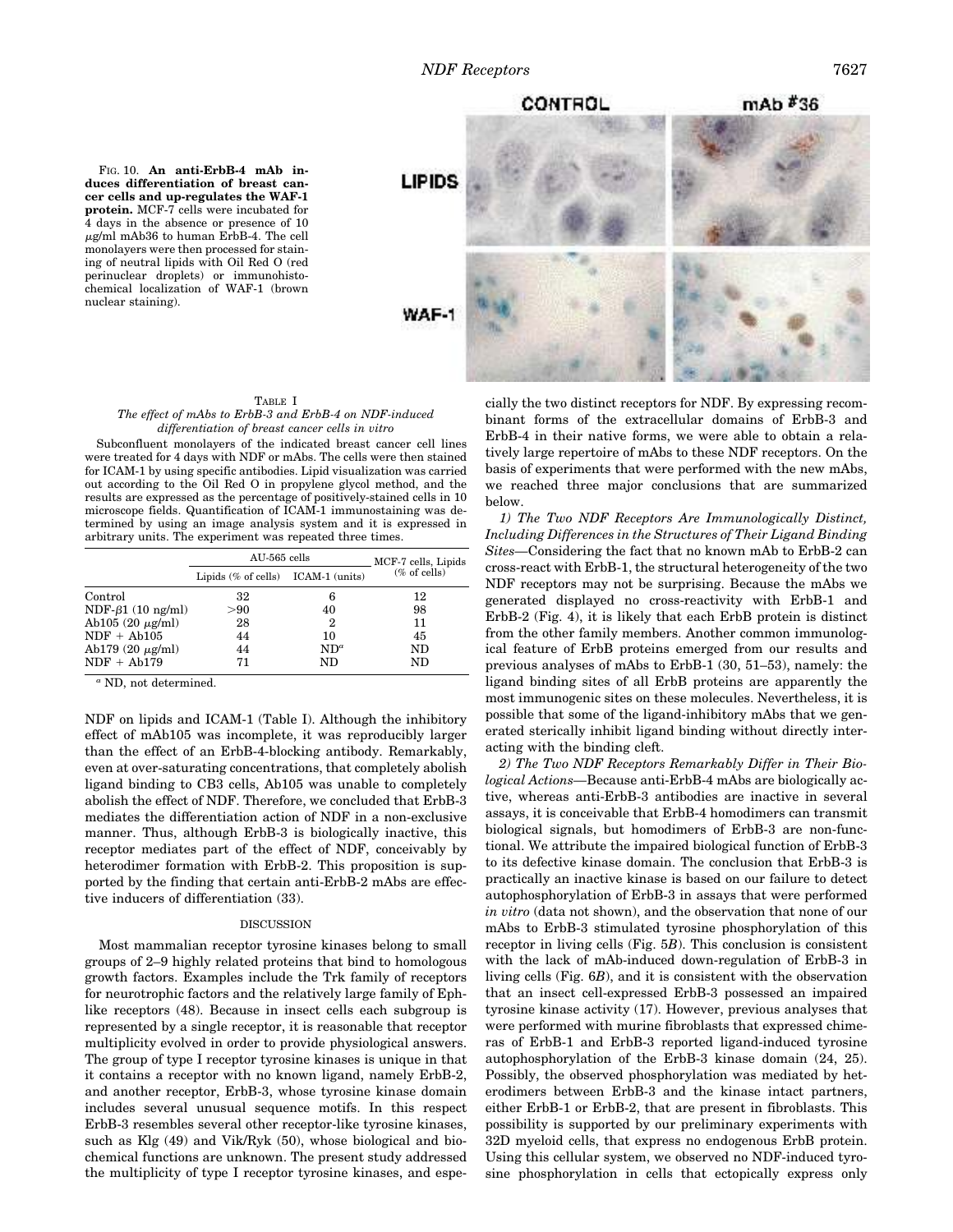ErbB-3, but it was readily detectable in cells that co-expressed ErbB-3 and other ErbB proteins.<sup>3</sup> The ability of NDF to increase tyrosine phosphorylation of the kinase-impaired ErbB-3 is probably mediated by the catalytic activity of ErbB-2, because a kinase-defective mutant of ErbB-2 failed to mediate ErbB-3 phosphorylation (54). It is noteworthy that in contrast with our inability to mimic the differentiation effect of NDF by using anti-ErbB-3 mAbs, it was reported that another mAb to ErbB-3 moderately stimulated anchorage-independent growth of breast cancer cell lines (55), although this mAb was devoid of a kinase-stimulatory activity.

*3) The Predominant Form of NDF Receptor in Epithelial Cells Is a Heterodimer of ErbB-3 with ErbB-2—*Despite the impaired activity of ErbB-3 homodimers, our covalent crosslinking analyses indicated that ErbB-3 is the predominant NDF receptor in mammary and in other epithelial cells (Fig. 7). In addition, because a ligand-inhibitory mAb to ErbB-3 blocked most of the biological effect of NDF (Table I), it is conceivable that ErbB-3 is the major receptor that mediates cellular differentiation by NDF. However, our results imply that an alternative route of NDF signaling involves ErbB-4 (Fig. 10 and Table I), whose expression level in most epithelial cells is at least 10-fold lower than that of ErbB-3.<sup>4</sup> The observed predominant occurrence of ErbB-3/ErbB-2 heterodimers may explain the observation that co-overexpression of the partners of this heterodimer caused transformation of fibroblasts (42, 54). It may also explain why ErbB-2 strongly increases NDF affinity to ErbB-3 (20). Evidently, the formation of this heterodimer potently stimulates tyrosine phosphorylation of both partners (Fig. 8). This very efficient trans-phosphorylation is probably responsible for the initial erroneous identification of NDF/ heregulin as a direct ligand of ErbB-2 (27, 28). Taken together, the present and previous results identify ErbB-2 as a common partner of EGF and NDF receptors. Moreover, the data presented in Fig. 9 and in our previous report (45) suggest that these receptors compete for recruitment of ErbB-2, because each ligand exerts a trans-inhibitory effect on binding of the other ligand. Apparently, recruitment of ErbB-2 by NDF-occupied ErbB-3 is more efficient than the formation of ErbB-1/ ErbB-2 heterodimers, as the trans-inhibitory effect of NDF on EGF binding (45) and on affinity labeling of ErbB-2 (Fig. 9, *upper panel*) is more prominent than the reciprocal interaction.

Taken together, our results are consistent with the notion that the multiplicity of ErbB proteins confers diversification of signal transduction by the corresponding ligands (5, 23). According to the emerging model, the two NDF receptors differ in a major aspect: ErbB-4 can generate biological signals upon homodimerization, but ErbB-3 homodimers are signaling-defective. Heterodimerization apparently reconstitutes signaling by ErbB-3, and the preferred partner of this major NDF receptor is ErbB-2. However, the latter protein forms heterodimers also with ErbB-1, so that it probably functions as a common signaling subunit of NDF and EGF receptors. This proposition is consistent with the observation that abolishment of ErbB-2 expression severely impairs signaling by both growth factors (21, 22), and it may imply that ErbB-2 can function without a ligand of its own. The existence and role of ErbB-4/ErbB-2 heterodimers remain unclear, but ErbB-4 appears to be the minor NDF receptor, at least in epithelial cells. Presumably, besides reconstitution of ErbB-3 activity, the process of receptor heterodimerization confers additional levels of complexity

<sup>4</sup> X. Chen and Y. Yarden, unpublished results.

and regulation to the mechanism of signaling by growth factors.

*Acknowledgments—*We thank Esther Hurwitz and Leah Klapper for helpful discussions and Anat Bromberg for technical assistance.

#### REFERENCES

- 1. Fantl, W. J., Johnson, D. E., and Williams, L. T. (1993) *Annu. Rev. Biochem.* **62,** 453–481
- 2. Plowman, G. D., Green, J. M., Culouscou, J.-M., Carlton, G. W., Rothwell, V. M., and Sharon, B. (1993) *Nature* **366,** 473–475
- 3. Carraway, K. L., III, Sliwkowski, M. X., Akita, R., Platko, J. V., Guy, P. M., Nuijens, A., Diamonti, A. J., Vandlen, R. L., Cantley, L. C., and Cerione, R. A. (1994) *J. Biol. Chem.* **269,** 14303–14306
- 4. Tzahar, E., Levkowitz, G., Karunagaran, D., Yi, L., Peles, E., Lavi, S., Chang, D., Liu, N., Yayon, A., Wen, D., and Yarden, Y. (1994) *J. Biol. Chem.* **269,** 25226–25233
- 5. Peles, E., and Yarden, Y. (1993) *BioEssays* **15,** 815–824
- 6. Aaronson, S. A. (1991) *Science* **254,** 1146–1153
- 7. Di Fiore, P. P., Pierce, J., Kraus, M. H., Segatto, O., King, C. R., and Aaronson, S. A. (1987) *Science* **237,** 178–182
- 8. Hudziak, R. M., Schlessinger, J., and Ullrich, A. (1987) *Proc. Natl. Acad. Sci. U. S. A.* **84,** 7159–7163
- 9. Gullick, W. J. (1990) *Int. J. Cancer Suppl.* **5,** 55–61
- 10. Hynes, N. E., and Stern, D. F. (1994) *Biochim. Biophys. Acta* **1198,** 165–184
- 11. Lemoine, N. R., Barnes, D. M., Hollywood, D. P., Hughes, C. M., Smith, P., Dublin, E., Prigent, S. A., Gullick, W. J., and Hurst, H. C. (1992) *Br. J. Cancer* **66,** 1116–1121
- 12. Lemoine, N. R., Lobresco, M., Leung, H., Barton, C., Hughes, C. M., Prigent, S. A., Gullick, W. J., and Kloppel, G. (1992) *J. Pathol.* **168,** 269–273
- 13. Kraus, M. H., Issing, M., Popescu, N. C., and Aaronson, S. A. (1989) *Proc. Natl. Acad. Sci. U. S. A.* **86,** 9193–9197
- 14. Orr-Urtreger, A., Trakhtenbrot, L., Ben-Levi, R., Wen, D., Rechavi, G., Lonai, P., and Yarden, Y. (1993) *Proc. Natl. Acad. Sci. U. S. A.* **90,** 1867–1871
- 15. Ben-Baruch, N., and Yarden, Y. (1994) *Proc. Soc. Exp. Biol. Med.* **206,** 221–227 16. Plowman, G. D., Whitney, G. S., Neubauer, M. G., Green, J. M., McDonald, V.
- I., Todaro, G. J., and Shoyab, M. (1990) *Proc. Natl. Acad. Sci. U. S. A.* **87,** 4905–4909
- 17. Guy, P. M., Platko, J. V., Cantley, L. C., Cerione, R. A., and Carraway, K. L. (1994) *Proc. Natl. Acad. Sci. U. S. A.* **91,** 8132–8136
- 18. Soltoff, S. P., Carraway, K. L., Prigent, S. A., Gullick, W. G., and Cantley, L. C. (1994) *Mol. Cell. Biol.* **14,** 3550–3558
- 19. Kim, H.-H., Sierke, S. L., and Koland, J. G. (1994) *J. Biol. Chem.* **269,** 24747–24755
- 20. Sliwkowski, M. X., Schaefer, G., Akita, R. W., Lofgren, J. A., Fitzpatrick, V. D., Nuijens, A., Fendly, B. M., Cerione, R. A., Vandlen, R. L., and Carraway, K. L., III (1994) *J. Biol. Chem.* **269,** 14661–14665
- 21. Graus-Porta, D., Beerli, R. R., and Hynes, N. E. (1995) *Mol. Cell. Biol.* **15,** 1182–1191
- 22. Karunagaran, D., Tzahar, E., Beerli, R. R., Chen, X., Graus-Porta, D., Ratzkin, B., Seger, R., Hynes, N. E., and Yarden, Y. (1996) *EMBO J.* **15,** 254–264
- 23. Carraway, K. L., III, and Cantley, L. C. (1994) *Cell* **78,** 5–8 24. Kraus, M. H., Fedi, P., Starks, V., Muraro, R., and Aaronson, S. A. (1993) *Proc.*
- *Natl. Acad. Sci. U. S. A.* **90,** 2900–2904 25. Prigent, S. A., and Gullick, W. J. (1994) *EMBO J.* **13,** 2831–2841
- 
- 26. Marikovsky, M., Lavi, S., Pinkas-Kramarski, R., Karunagaran, D., Liu, N., Wen, D., and Yarden, Y. (1995) *Oncogene* **10,** 1403–1411
- 27. Holmes, W. E., Sliwkowski, M. X., Akita, R. W., Henzel, W. J., Lee, J., Park, J. W., Yansura, D., Abadi, N., Raab, H., Lewis, G. D., Shepard, M., Wood, W. I., Goeddel, D. V., and Vandlen, R. L. (1992) *Science* **256,** 1205–1210
- 28. Peles, E., Bacus, S. S., Koski, R. A., Lu, H. S., Wen, D., Ogden, S. G., Ben Levy, R., and Yarden, Y. (1992) *Cell* **69,** 205–216
- 29. Bacus, S. S., Gudkov, A. V., Zelnick, C. R., Chin, D., Stern, R., Stancovski, I., Peles, E., Ben-Baruch, N., Farbstein, H., Lupu, R., Wen, D., Sela, M., and Yarden, Y. (1993) *Cancer Res.* **53,** 5251–5261
- 30. Defize, L. H. K., Boonstra, J., Meisenhelder, J., Kruijer, W., Tertoolen, L. G. J., Tilly, B. C., Hunter, T., van Bergen en Henegouwen, P. M. P., Moolenaar, W. H., and de Laat, S. W. (1989) *J. Cell Biol.* **109,** 2495–2507
- 31. Yarden, Y. (1990) *Proc. Natl. Acad. Sci. U. S. A.* **87,** 2569–2573
- 32. Drebin, J. A., Link, V. C., Weinberg, R. A., and Greene, M. I. (1986) *Proc. Natl. Acad. Sci. U. S. A.* **83,** 9129–9133
- 33. Bacus, S. S., Stancovski, I., Huberman, E., Chin, D., Hurwitz, E., Mills, G. B., Ullrich, A., Sela, M., and Yarden, Y. (1992) *Cancer Res.* **52,** 2580–2589
- 34. Stancovski, I., Hurwitz, E., Leitner, O., Ullrich, A., Yarden, Y., and Sela, M. (1991) *Proc. Natl. Acad. Sci. U. S. A.* **88,** 8691–8695
- 35. Wen, D., Peles, E., Cupples, R., Suggs, S. V., Bacus, S. S., Luo, Y., Trail, G., Hu, S., Silbiger, S. M., Ben Levy, R., Koski, R. A., Lu, H. S., and Yarden, Y. (1992) *Cell* **69,** 559–572
- 36. Goldman, R., Ben-Levy, R., Peles, E., and Yarden, Y. (1990) *Biochemistry* **29,** 11024–11028
- 37. Munson, P. J., and Rodbard, D. (1980) *Anal. Biochem.* **107,** 220–239
- 38. Peles, E., Ben Levy, R., Or, E., Ullrich, A., and Yarden, Y. (1991) *EMBO J.* **10,** 2077–2086
- 39. Bacus, S. S., Kiguchi, K., Chin, D., King, C. R., and Huberman, E. (1990) *Mol. Carcinog.* **3,** 350–362
- 40. Wen, D., Suggs, S. V., Karunagaran, D., Liu, N., Cupples, R. L., Luo, Y., Jansen, A. M., Ben-Baruch, N., Trollinger, D. B., Jacobson, V. L., Meng, T., Lu, H. S., Hu, S., Chang, D., Yanigahara, D., Koski, R. A., and Yarden, Y. (1994) *Mol. Cell. Biol.* **14,** 1909–1919
- 41. Scatchard, G. (1949) *Ann. N. Y. Acad. Sci.* **51,** 660–672
- 42. Alimandi, M., Romano, A., Curia, M. C., Muraro, R., Fedi, P., Aaronson, S. A., Di Fiore, P. P., and Kraus, M. H. (1995) *Oncogene* **10,** 1813–1821

<sup>3</sup> R. Pinkas-Kramarski, L. Soussan, H. Waterman, G. Levkowitz, I. Alroy, L. Klapper, S. Lavi, B. Ratzkin, M. Sela, and Y. Yarden (1996) *EMBO J.* **15,** in press.